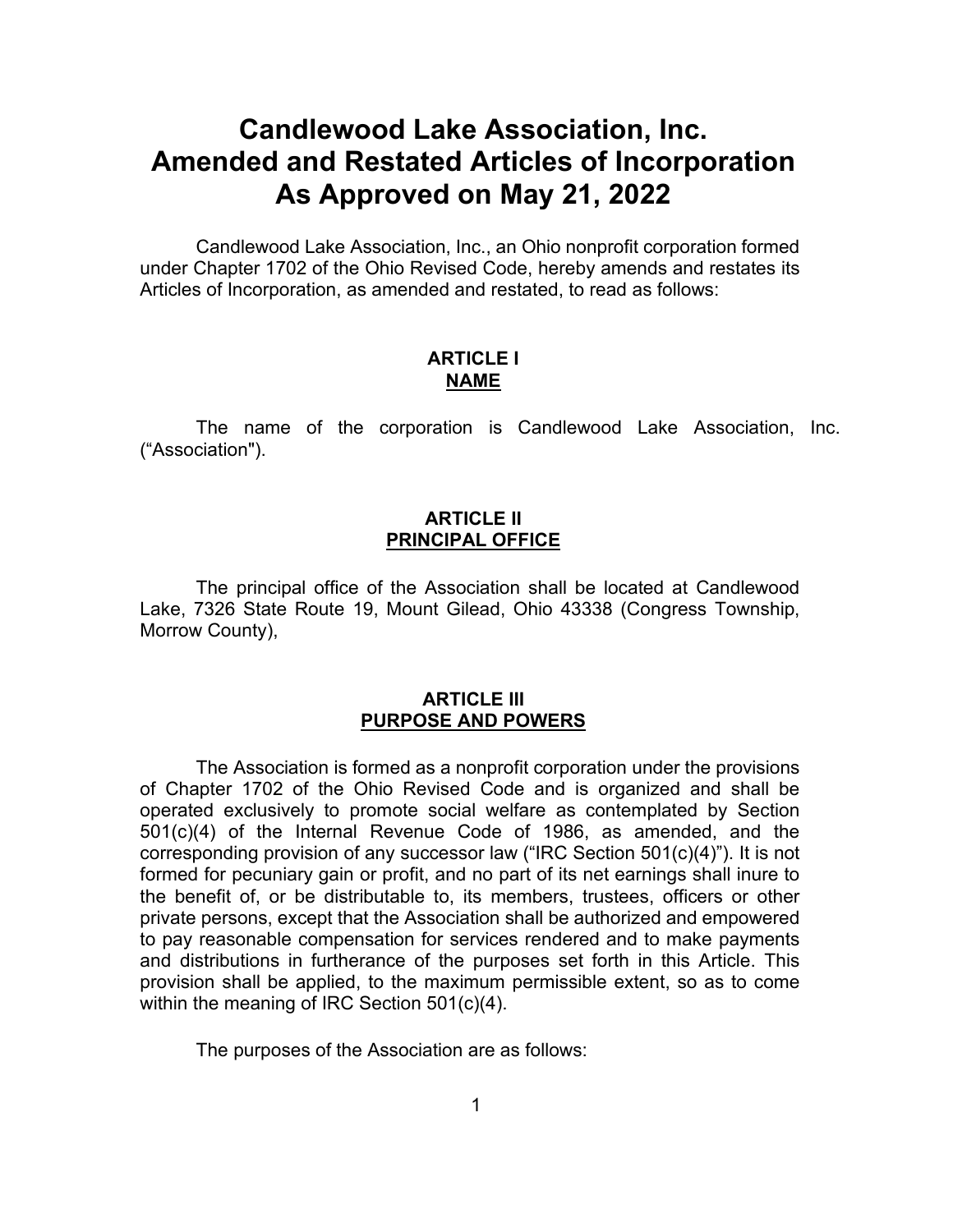(a) To promote pleasure, social recreation and sports activities for its Voting Members, their families and guests and to develop and maintain a recreationally-oriented residential environment at Candlewood Lake Subdivision, Morrow County, Ohio as shown on the plats thereof filed with the Recorder of Morrow Count, Ohio (the "Subdivision").

(b) To provide a means whereby the streets, and those areas within the Subdivision designated as parks, dams, lakes, recreational areas, buildings, utilities, and such other common facilities within the Subdivision as may be conveyed to the Association or established by it, may be owned, operated, maintained, developed, repaired and replaced.

(c) To provide means for the promulgation and enforcement of regulations necessary to governing the use and enjoyment of the streets, parks, dams, lakes, recreational facilities or other amenities and such other common facilities to the Subdivision as may be conveyed to the Association.

 Except as otherwise expressly provided in these Amended and Restated Articles of Incorporation (these "Restated Articles") or the Bylaws of the Association, the Association, through its Board of Trustees, shall have all the powers, protection, rights and authority conferred upon nonprofit corporations under Chapter 1702 of the Ohio Revised Code to do all things permitted by law and to exercise all authority within the purposes stated in these Restated Articles or incidental to its purposes.

Notwithstanding any other provision of these Restated Articles, the Association shall not carry on any other activities not permitted to be carried on by a corporation exempt from federal income tax under IRC Section 501(c)(4).

#### **ARTICLE IV BOARD OF TRUSTEES**

Except as otherwise provided in the By-Laws, the Board of Trustees shall consist of not less than three (3) Trustees, provided that the Trustees shall presently consist of nine (9) Trustees. The number of Trustees, the manner of selection of their successor Trustees, and their terms of office shall be as set forth in the Association's By-Laws.

The Trustees shall have such powers, not inconsistent with law or vested herein in the members, as are set forth in the Association's By-Laws.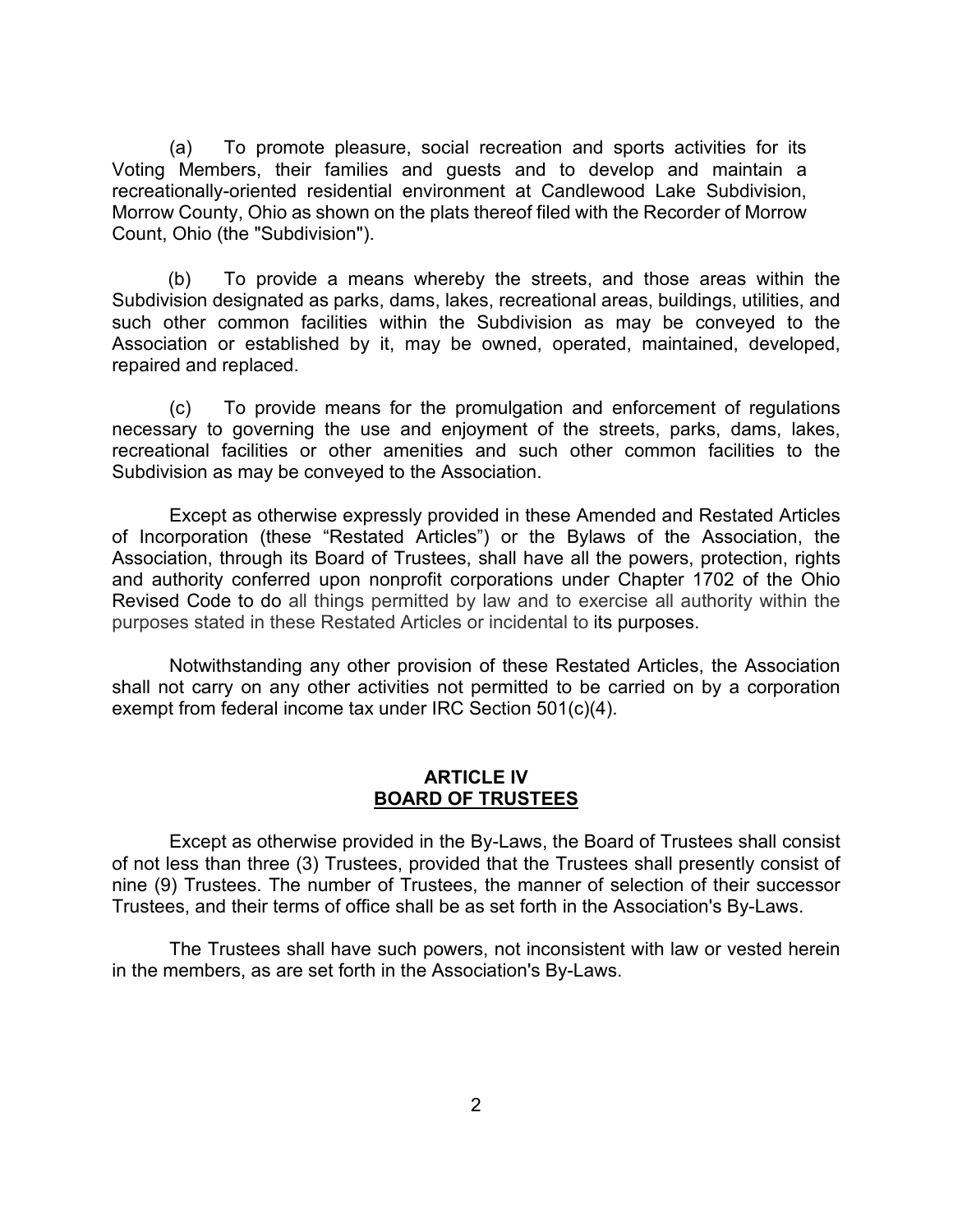#### **ARTICLE V DISSOLUTION**

The Association may be dissolved with the assent of Voting Members holding at least the majority of the voting power of Voting Members actually responding to a written vote solicitation, provided that lawful notice shall be first served by mail on all lot owners of record. Upon dissolution of the Association, other than incident to a merger or consolidation, the assets of the Association, both real and personal, shall be dedicated to an appropriate public agency to be used for purposes similar to those for which this Association was created. In the event that such dedication is refused acceptance, the assets shall be granted, conveyed and assigned to any non-profit corporation, association, trust or other organization to be devoted to similar purposes. The net earnings of the Association shall never inure to any of its members, trustees, officers or other private persons.

## **ARTICLE VI AMENDMENTS**

These Restated Articles may be amended in any manner permitted by Chapter 1702 of the Ohio Revised Code.

# **ARTICLE VII INDEMNIFICATION**

**(l)** To the maximum extent permitted under the authority of Ohio Revised Code Section 1702.12(E), the standards for which are hereby incorporated into these Amended Articles of Incorporation, the Association shall indemnify any person who was or is a party or is threatened to be made a party to any threatened, pending, or completed action, suit, or proceeding, whether civil, criminal, administrative, or investigative, other than an action by or in the right of the Association, by reason of the fact that he or she is or was a trustee, officer, employee, committee person, or agent of the Association, or is or was serving at the request of the Association as a trustee, director, officer, employee, committee person, or agent of another corporation, domestic or foreign, non-profit, or for profit, partnership, joint venture, trust, or other enterprise. Indemnification shall include expenses, attorneys' fees, judgments, fines and amounts paid in settlement actually and reasonably incurred by him or her in connection with such action, suit, or proceeding, if he or she acted in good faith and in a manner he or she reasonably believed to be in or not opposed to the best interests of the Association. With respect to any criminal action or proceeding, he or she shall be indemnified if he or she had no reasonable cause to believe his or her conduct was unlawful. The termination of any action, suit or proceeding by judgment, order, settlement, conviction, or upon a plea of nolo contendere or its equivalent, shall not, of itself, create a presumption that the person did not act in good faith and in a manner which he or she reasonably believed to be in or not opposed to the best interests of the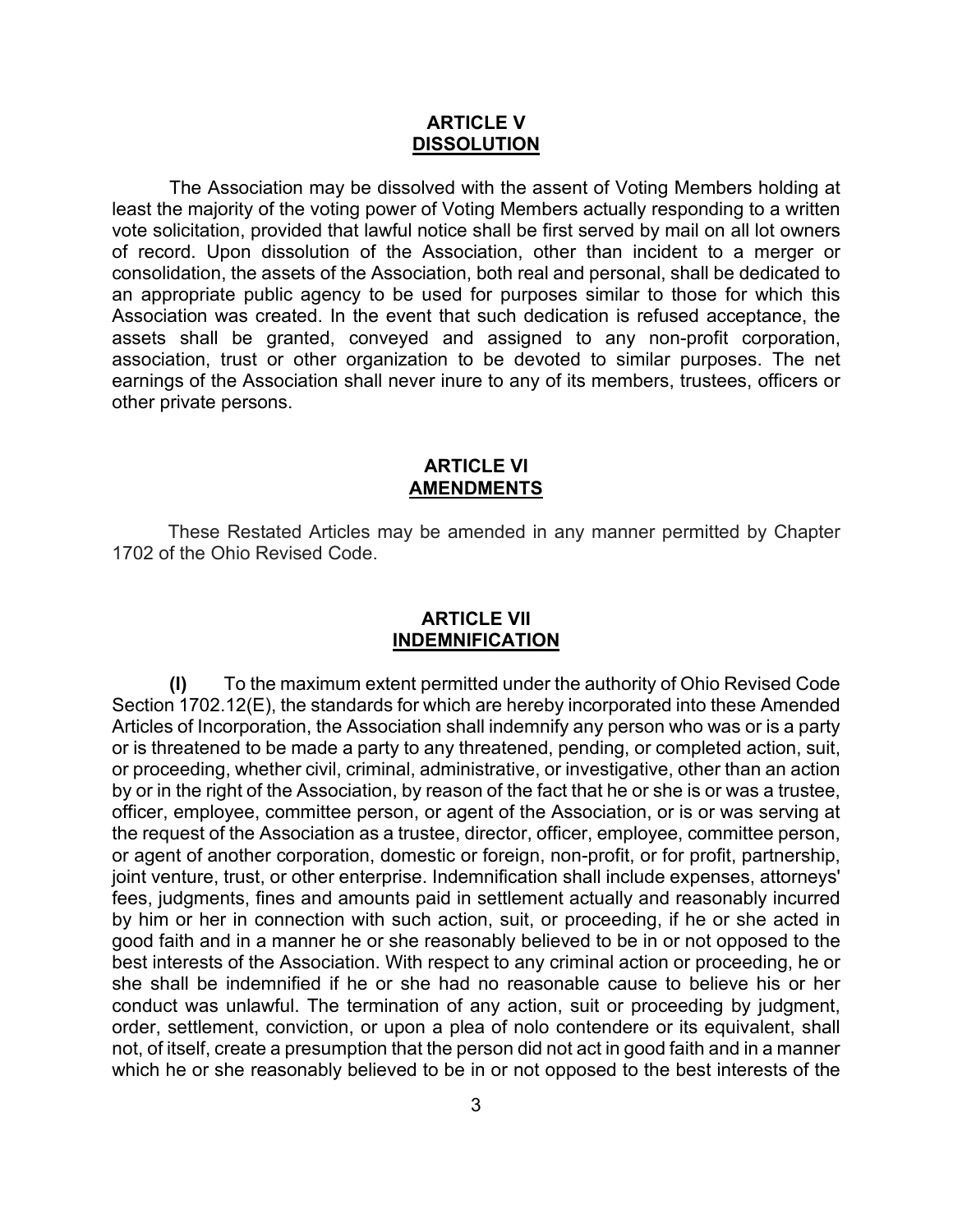Association, and with respect to any criminal action or proceeding, had reasonable cause to believe that his or her conduct was unlawful.

**(2)** The Association shall indemnify any person who was or is a party or is threatened to be made a party to any threatened, pending, or completed action or suit by or in the right of the Association to procure a judgment in its favor by reason of the fact that he or she is or was a trustee, officer, employee, committee person, or agent of the Association, or is or was serving at the request of the Association as a trustee, director, officer, employee, committee person, or agent of another corporation, domestic or foreign, non-profit or for profit, partnership, joint venture, trust, or other enterprise. Indemnification shall include expenses, attorneys' fees, actually and reasonably incurred by him or her in connection with the defense or settlement of such action or suit if he or she acted in good faith and in a manner he or she reasonably believed to be in or not opposed to the best interests of the Association. Indemnification shall be made in respect to any claim, issue, or matter as to which such person shall have been adjudged to be liable for negligence or misconduct in the performance of his or her duty to the Association, to the extent that the court of common pleas or the court in which such action or suit was brought shall determine that, despite the adjudication of liability but in view of all the circumstances of the case, such person is fairly and reasonably entitled to indemnity for such expenses as the court shall deem proper.

**(3)** To the extent that a trustee, director, officer, employee, committee person, or agent has been successful on the merits or otherwise in defense of any action, suit, or proceeding referred to in divisions (1) and (2) of this Article, or in defense of any claim, issue, or matter therein, he or she shall be indemnified against expenses, including attorneys' fees, actually and reasonably incurred by him or her in connection therewith.

**(4)** Any indemnifications under divisions (1) and (2) of this Article, unless ordered by a court, shall be made by the Association only as authorized in the specific case upon a determination that indemnification of the director, trustee, employee, committee person, or agent is proper in the circumstances because he or she has met the applicable standard of conduct set forth in divisions (1) and (2) of this Article. Such determination shall be made (a) by a majority vote of a quorum consisting of trustees of the indemnifying corporation who were not and are not parties to or threatened with any such action, suit, or proceeding, or (b) if such a quorum is not obtainable, or if a majority of the disinterested trustees so directs, in a written opinion by independent legal counsel other than an attorney, or a firm having associated with it an attorney, who has been retained by or who has performed services for the Association or any person to be indemnified within the past five years, or (c) by a majority vote of the Voting Members participating in the vote, or (d) by the court of common pleas or the court in which such action, suit or proceeding was brought. Any determination made by the disinterested trustee under division (4) (b) of this Article shall be promptly communicated to the person who threatened or brought the action or suit by or in the right of the corporation under divisions (l) and (2) of this Article, and within ten days after receipt of such notification, such person shall have the right to petition the court of common pleas or the court in